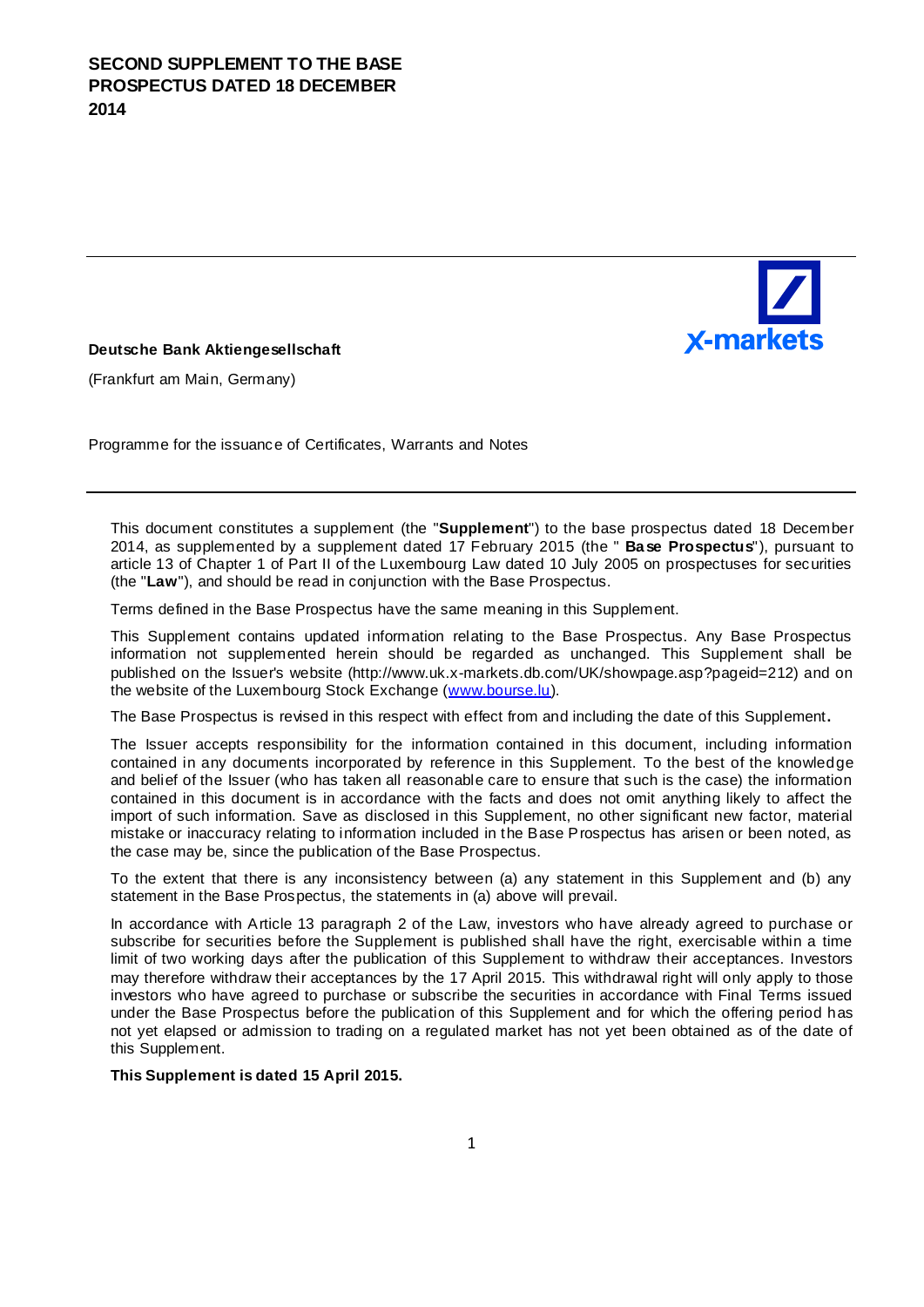### **2014**

**On 20 March 2015 the Issuer published its audited financial reports as of 31 December 2014 (together the "Financial Reports");**

**DBRS, Inc ("DBRS") has initiated credit rating coverage of the Issuer and there has been a change of the credit rating regarding the Issuer by Moody's Investors Service Inc ("Moody's).**

#### **Accordingly the Base Prospectus is amended as follows:**

**I.**

In Chapter "**I. Summary**", "**Section B - Issuer**" Element B.9 "**Profit forecast or estimate**" the text contained in the right column on page 7 shall be deleted and replaced as follows:

"Not applicable; no profit forecast or estimate is made."

**II.**

In Chapter "**I. Summary**", "**Section B - Issuer**" Element B.12 "**Selected historical key financial information**" the text contained in the right column (including the table) on page 7 shall be deleted and replaced as follows:

"The following table shows an overview from the balance sheet and income statement of Deutsche Bank AG which has been extracted from the respective audited consolidated financial statements prepared in accordance with IFRS as of 31 December 2013 and 31 December 2014.

|                                                                                   | 31 December 2013<br>(IFRS, audited) | 31 December 2014<br>(IFRS, audited) |
|-----------------------------------------------------------------------------------|-------------------------------------|-------------------------------------|
| Share capital (in EUR) $1$                                                        | 2,609,919,078.40                    | 3,530,939,215.36                    |
| Number of ordinary shares                                                         | 1,019,499,640                       | 1,379,273,131                       |
| Total assets (in million<br>Euro)                                                 | 1,611,400                           | 1,708,703                           |
| Total liabilities (in million<br>Euro)                                            | 1,556,434                           | 1,635,481                           |
| Total equity (in million Euro)                                                    | 54,966                              | 73,223                              |
| Core Tier 1 capital ratio /<br>Common Equity Tier 1<br>capital ratio <sup>3</sup> | 12.8%                               | $15.2\%$ <sup>4</sup>               |
| Tier 1 capital ratio <sup>3</sup>                                                 | 16.9%                               | $16.1\%$ <sup>5</sup>               |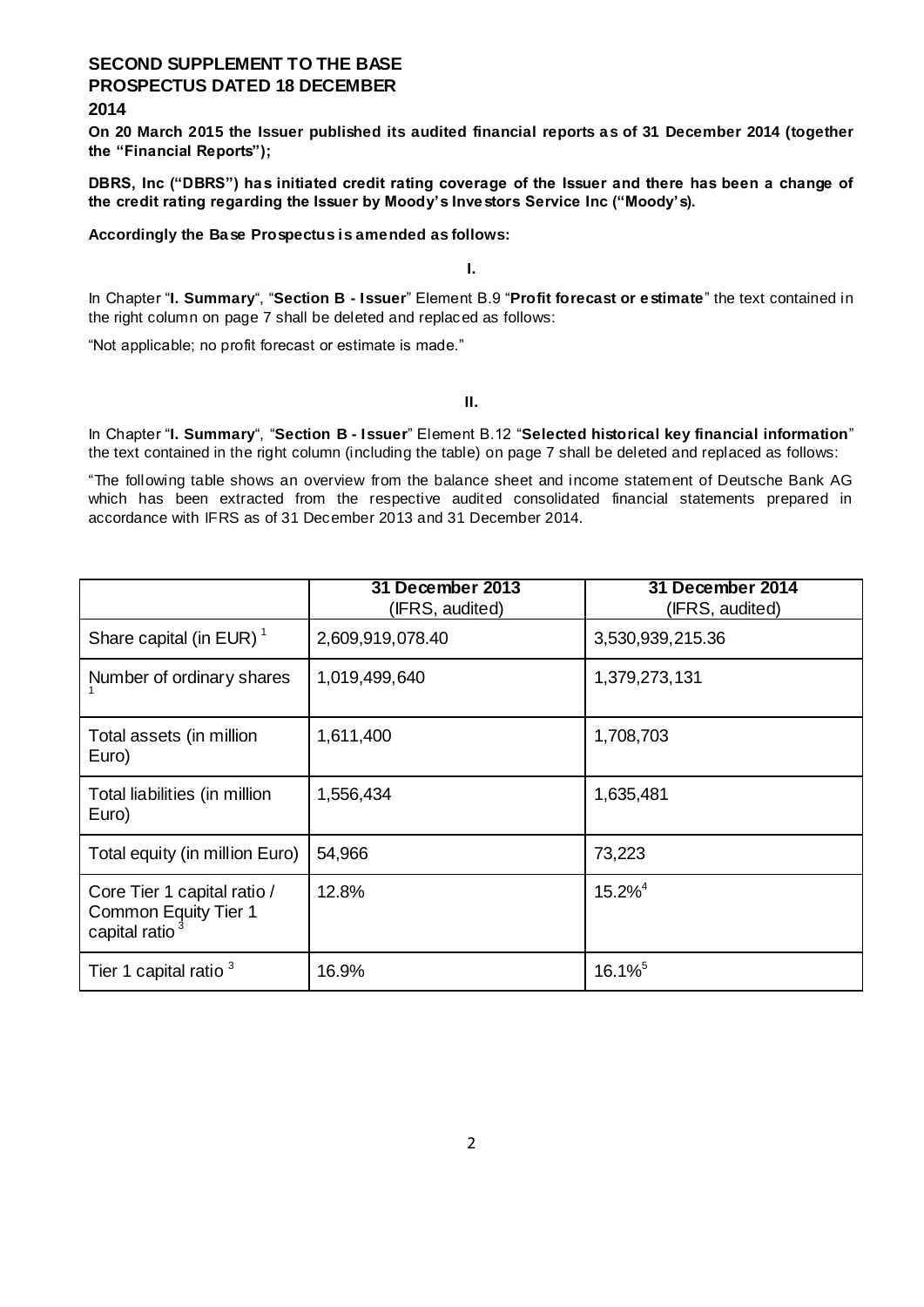$^{\rm 1}\,$  source webpage of the issuer https://www.d eutsche-bank.de/ir/en/content/ordin ary\_share.htm as of 27 March 2015

 $2$  The CRR/CRD 4 framework replaced the term Core Tier 1 by Common Equity Tier 1.

 $^3$  Capital ratios for 2014 are based upon transitional rules of the CRR/CRD 4 capital framework; prior periods are based upon Basel 2.5 rules excluding transitional items pursuant to the former section 64h (3) of the German Banking Act.

"

<sup>4</sup> The Common Equity Tier 1 capital ratio as of 31 December 2014 on the basis of CRR/CRD 4 fully loaded was 11.7%.

 $^5$  The Tier 1 capital ratio as of 31 December 2014 on the basis of CRR/CRD 4 fully loaded was 12.9%.

**III.**

In Chapter "**I. Summary**", "**Section B - Issuer**" Element B.12 "**No material adverse change in the prospects**" the text contained in the right column on page 8 shall be deleted and replaced as follows:

"There has been no material adverse change in the prospects of Deutsche Bank since 31 December 2014."

#### **IV.**

In Chapter "**I. Summary**", "**Section B - Issuer**" Element B.12 "**Significant changes in the financial or trading position**" the text contained in the right column on page 8 shall be deleted and replaced as follows:

"Not applicable; there has been no significant change in the financial position or trading position of Deutsche Bank Group since 31 December 2014."

**V.**

In Chapter "**I. Summary**", "**Section B - Issuer**" Element B.15 "**Issuer's principal activities**" the text contained in the right column on page 8 shall be deleted and replaced as follows:

"The objects of Deutsche Bank, as laid down in its Articles of Association, include the transaction of all kinds of banking business, the provision of financial and other services and the promotion of international economic relations. The Bank may realise these objectives itself or through subsidiaries and affiliated companies. To the extent permitted by law, the Bank is entitled to transact all business and to take all steps which appear likely to promote the objectives of the Bank, in particular: to acquire and dispose o f real estate, to establish branches at home and abroad, to acquire, administer and dispose of participations in other enterprises, and to conclude enterprise agreements.

As of 31 December 2014, the Bank was organized into the following five corporate divisions:

- Corporate Banking & Securities (CB&S);
- Global Transaction Banking (GTB);
- Deutsche Asset & Wealth Management (Deutsche AWM);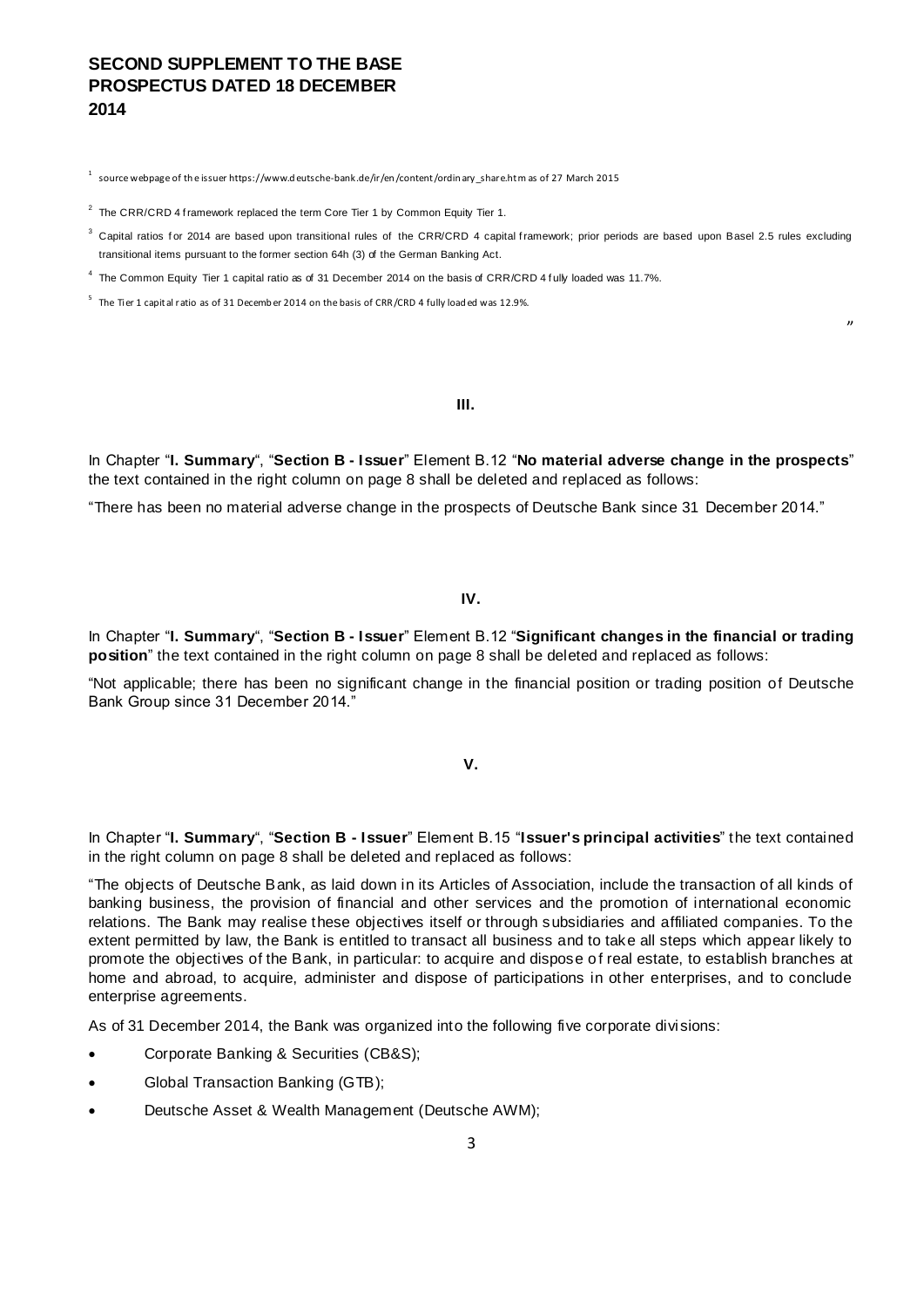- Private & Business Clients (PBC); and
- Non-Core Operations Unit (NCOU).

The five corporate divisions are supported by infrastructure functions. In addition, Deutsche Bank has a regional management function that covers regional responsibilities worldwide.

The Bank has operations or dealings with existing or potential customers in most countries in the world. These operations and dealings include:

- subsidiaries and branches in many countries;
- representative offices in other countries; and
- one or more representatives assigned to serve customers in a large number of additional countries."

#### **VI.**

In Chapter "**I. Summary**", "**Section B - Issuer**" Element B.17 "**Credit ratings to the Issuer and the Securities**" the text contained in the right column (including the table) on page 8 shall be deleted and replaced as follows:

"Deutsche Bank is rated by Moody's Investors Service, Inc. ("**Moody's**"), Standard & Poor's Credit Market Services Europe Limited ("**S&P**"), Fitch Deutschland GmbH ("**Fitch**") and DBRS, Inc. ("**DBRS**", together with Fitch, S&P and Moody's, the "**Rating Agencies**").

S&P and Fitch are established in the European Union and have been registered in accordance with Regulation (EC) No 1060/2009 of the European Parliament and of the Council of 16 September 2009, as amended, on credit rating agencies ("**CRA Regulation**"). With respect to Moody's, the credit ratings are endorsed by Moody's office in the UK (Moody's Investors Service Ltd.) in accordance with Article 4(3) of the CRA Regulation. With respect to DBRS, the credit ratings are endorsed by DBRS Ratings Ltd. in the UK in accordance with Article 4(3) of the CRA Regulation.

As of 27 March 2015, the following ratings were assigned to Deutsche Bank:

| <b>Rating Agency</b> | Long term      | Short term   | Outlook       |
|----------------------|----------------|--------------|---------------|
| Moody's              | A <sub>3</sub> | $P-2$        | on review for |
|                      |                |              | downgrade     |
| S&P                  | A              | $A-1$        | CreditWatch   |
|                      |                |              | negative      |
| Fitch                | A+             | $F1+$        | negative      |
| <b>DBRS</b>          | A (high)       | R-1 (middle) | stable        |

**VII.**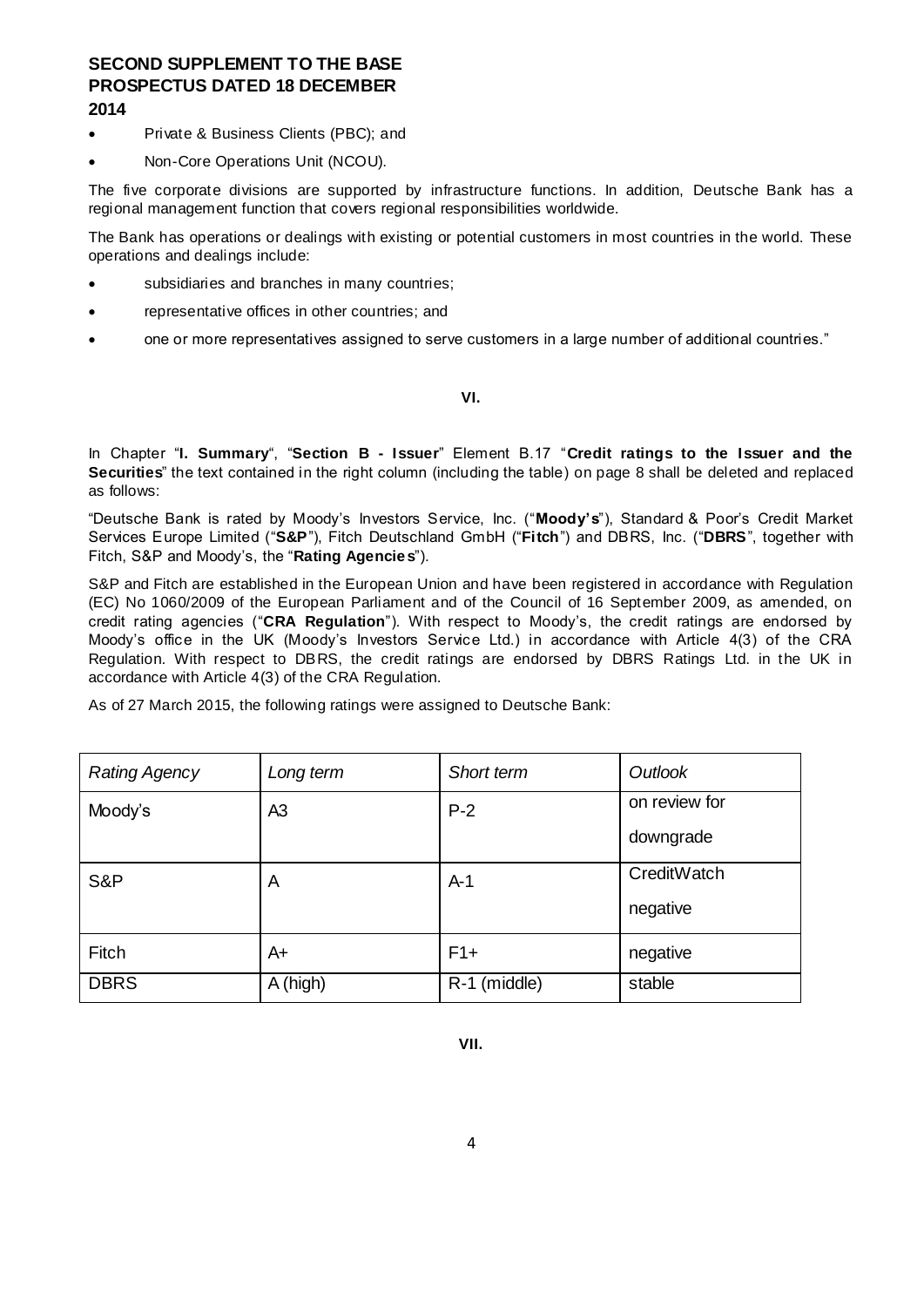In Chapter "**I. Summary**", "**Section D - Risks**" Element D.2 "**Key information on the key risks that are specific to the issuer**" the text contained in the right column on page 83 shall be deleted and replaced as follows:

"Investors will be exposed to the risk of the Issuer becoming insolvent as result of being overindebted or unable to pay debts, i.e. to the risk of a temporary or permanent inability to meet interest and/or principal payments on time. The Issuer's credit ratings reflect the assessment of these risks.

Factors that may have a negative impact on Deutsche Bank's profitability are described in the following:

- Even as the U.S. economy has gradually improved, Europe continues to experience tepid economic growth, high levels of structural debt, persistent long-term unemployment and very low inflation. These persistently challenging market conditions have contributed to political uncertainty in many member countries of the eurozone and continue to negatively affect Deutsche Bank's results of operations and financial condition in some of Deutsche Bank's businesses, while a continuing low interest environment and competition in the financial services industry have compressed margins in many Deutsche Bank's businesses. If these conditions persist or worsen, Deutsche Bank could determine that it needs to make changes to its business model.
- Regulatory and political actions by European governments in response to the European sovereign debt crisis may not be sufficient to prevent the crisis from spreading or to preve nt departure of one or more member countries from the common currency. In particular, anti-austerity populism in Greece and other member countries of the eurozone could undermine confidence in the continued viability of those countries' participation in the euro. The default or departure from the euro of any one or more countries could have unpredictable political consequences as well as consequences for the financial system and the greater economy, potentially leading to declines in business levels, write -downs of assets and losses across Deutsche Bank's businesses. Deutsche Bank's ability to protect itself against these risks is limited.
- Deutsche Bank may be required to take impairments on its exposures to the sovereign debt of European or other countries as the European sovereign debt crisis continues. The credit default swaps into which Deutsche Bank has entered to manage sovereign credit risk may not be available to offset these losses.
- Deutsche Bank has a continuous demand for liquidity to fund its bus iness activities. It may suffer during periods of market-wide or firm-specific liquidity constraints, and liquidity may not be available to it even if its underlying business remains strong.
- Regulatory reforms enacted and proposed in response to weaknesses in the financial sector, together with increased regulatory scrutiny more generally, have created significant uncertainty for Deutsche Bank and may adversely affect its business and ability to execute its strategic plans.
- Regulatory and legislative changes require Deutsche Bank to maintain increased capital and may significantly affect its business model and the competitive environment. Any perceptions in the market that Deutsche Bank may be unable to meet its capital requirements with an adequate buffer, or that it should maintain capital in excess of the requirements, could intensify the effect of these factors on Deutsche Bank's business and results.
- The increasingly stringent regulatory environment to which Deutsche Bank is subject, coupled with substantial outflows in connection with litigation and enforcement matters, may make it difficult for Deutsche Bank to maintain its capital ratios at levels above those required by regulators or expected in the market.
- Rules in the United States, legislation in Germany and proposals in the European Union regarding the prohibition of proprietary trading or its separation from the deposit-taking business may materially affect Deutsche Bank's business model.
- European and German legislation regarding the recovery and resolution of banks and investment firms as well as proposals published by the Financial Stability Board proposing a new minimum capital requirement for "total loss absorbing capacity" (TLAC) could result in higher refinancing costs and, if resolution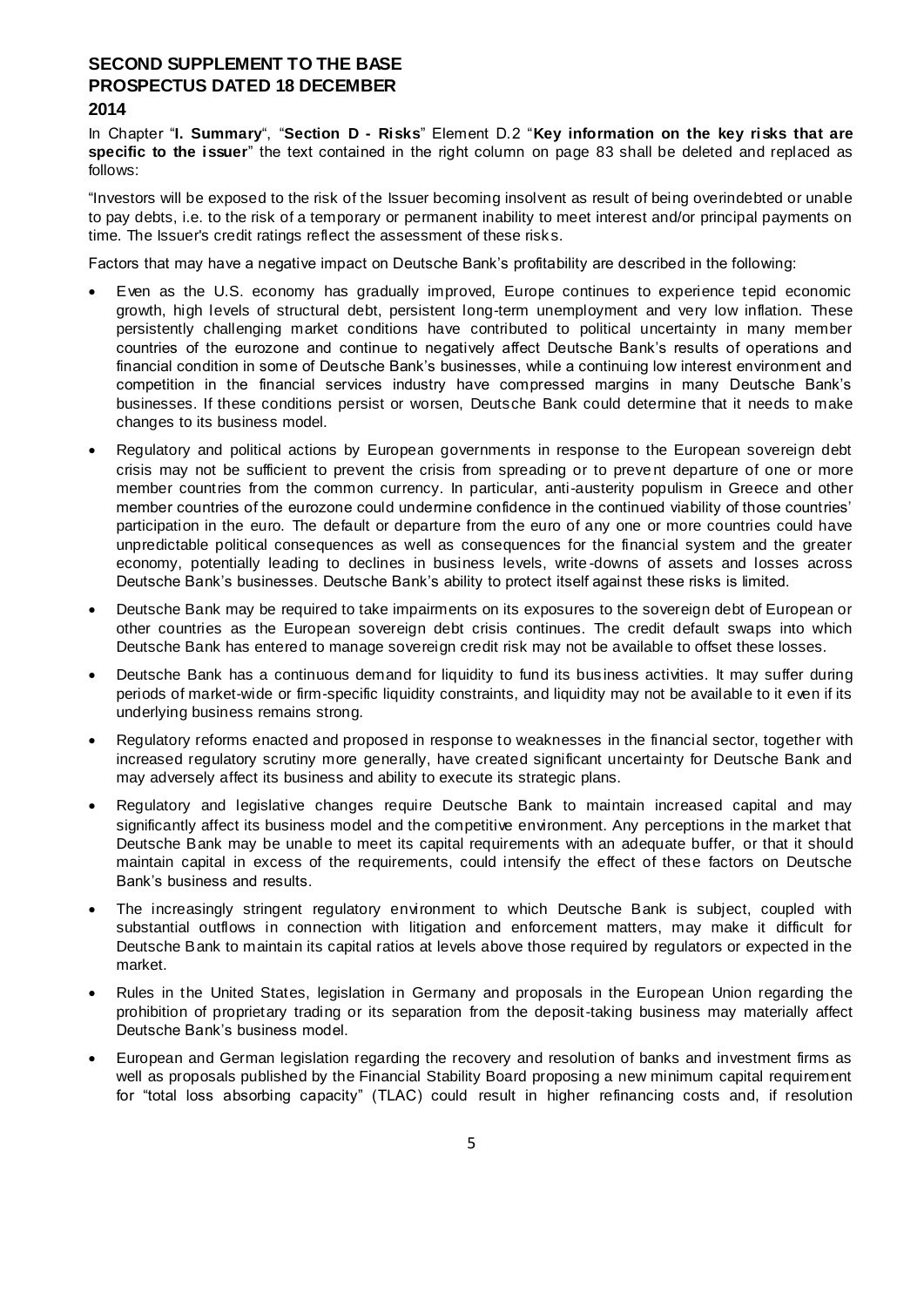measures were imposed on Deutsche Bank, significantly affect its business operations and lead to losses for its creditors.

- Other regulatory reforms adopted or proposed in the wake of the financial crisis for example, extensive new regulations governing Deutsche Bank's derivatives activities, bank levies or a possible financial transaction tax – may materially increase Deutsche Bank's operating costs and negatively impact its business model.
- Adverse market conditions, historically low prices, volatility and cautious investor sentiment have affected and may in the future materially and adversely affect Deutsche Bank's revenues and profits, particularly in its investment banking, brokerage and other commission- and fee-based businesses. As a result, Deutsche Bank has in the past incurred and may in the future incur significant losses from its trading and investment activities.
- Since Deutsche Bank published its Strategy 2015+ targets in 2012, macroeconomic and market conditions as well as the regulatory environment have been much more challenging than originally anticipated, and as a result, Deutsche Bank has updated its aspirations to reflect these challenging conditions. If Deutsche Bank is unable to implement its updated strategy successfully, it may be unable to achieve its financial objectives, or incur losses or low profitability or erosions of its capital base, and its share price may be materially and adversely affected.
- Deutsche Bank operates in a highly and increasingly regulated and litigious environment, potentially exposing it to liability and other costs, the amounts of which may be substantial and difficult to estimate, as well as to legal and regulatory sanctions and reputational harm.
- Deutsche Bank is currently the subject of regulatory and criminal industry-wide investigations relating to interbank offered rates, as well as civil actions. Due to a number of uncertainties, including those related to the high profile of the matters and other banks' settlement negotiations, the eventual outcome of these matters is unpredictable, and may materially and adversely affect Deutsche Bank's results of operations, financial condition and reputation.
- A number of regulatory and law enforcement agencies globally are currently investigating Deutsche Bank in connection with misconduct relating to manipulation of foreign exchange rates. The extent of Deutsche Bank's financial exposure to these matters could be material, and Deutsche Bank's reputation may suffer material harm as a result.
- A number of regulatory authorities are currently investigating or seeking information from Deutsche Bank in connection with transactions with Monte dei Paschi di Siena. The extent of Deutsche Bank's financial exposure to these matters could be material, and Deutsche Bank's reputation may be harmed.
- Regulatory and law enforcement agencies in the United States are investigating whether Deutsche Bank's historical processing of certain U.S. Dollar payment orders for parties from countries subject to U.S. embargo laws complied with U.S. federal and state laws. The eventual outcomes of these matters are unpredictable, and may materially and adversely affect Deutsche Bank 's results of operations, financial condition and reputation.
- Deutsche Bank has been subject to contractual claims, litigation and governmental investigations in respect of its U.S. residential mortgage loan business that may materially and adversely affec t its results of operations, financial condition or reputation.
- Deutsche Bank's non-traditional credit businesses materially add to its traditional banking credit risks.
- Deutsche Bank has incurred losses, and may incur further losses, as a result of changes in the fair value of its financial instruments.
- Deutsche Bank's risk management policies, procedures and methods leave it exposed to unidentified or unanticipated risks, which could lead to material losses.
- Operational risks may disrupt Deutsche Bank's businesses.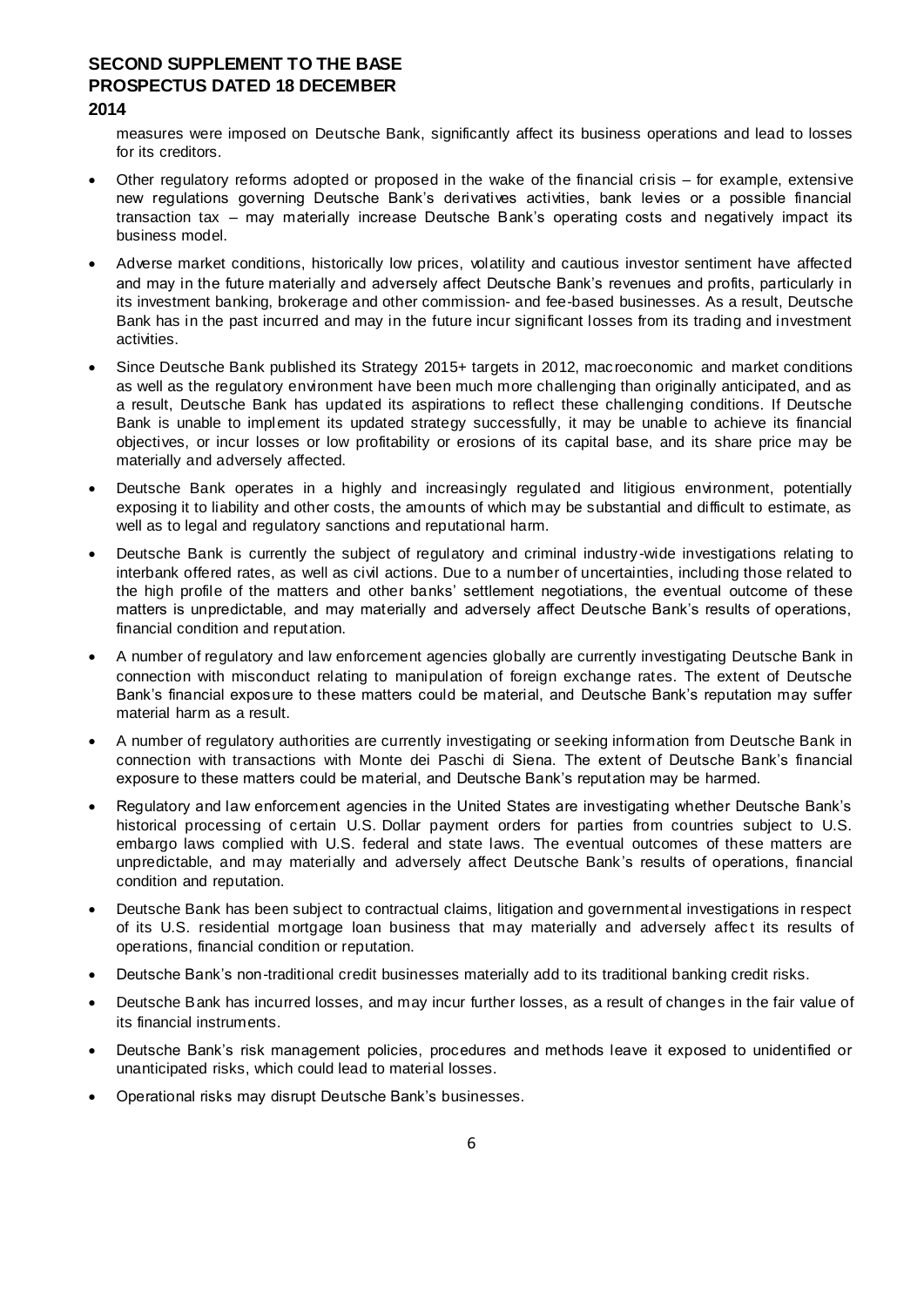- Deutsche Bank's operational systems are subject to an increasing risk of cyber attacks and other internet crime, which could result in material losses of client or customer information, damage Deutsche Bank's reputation and lead to regulatory penalties and financial losses.
- The size of Deutsche Bank's clearing operations exposes it to a heightened risk of material losses should these operations fail to function properly.
- Deutsche Bank may have difficulty in identifying and executing acquisitions, and both making acquisitions and avoiding them could materially harm Deutsche Bank's results of operations and its share price.
- The effects of the takeover of Deutsche Postbank AG may differ materially from Deutsche Bank's expectations.
- Deutsche Bank may have difficulties selling non-core assets at favorable prices or at all and may experience material losses from these assets and other investments irrespective of market developments.
- Intense competition, in Deutsche Bank's home market of Germany as well as in international markets, could materially adversely impact Deutsche Bank's revenues and profitability.
- Transactions with counterparties in countries designated by the U.S. State Department as state sponsors of terrorism or persons targeted by U.S. economic sanctions may lead potential customers and investors to avoid doing business with Deutsche Bank or investing in its securities, harm its reputation or result in regulatory action which could materially and adversely affect its business."

#### **VIII.**

In subsection **"2. Publication"** contained in section **"B. Form of Document – Publication**" in Chapter **III "General Information on the Programme"** (page 153), the fourth paragraph contained therein shall be deleted in its entirety and replaced with the following:

"The annual reports for 2012, 2013 and 2014 shall be produced on the *Issuer's* website under "Investor Relations" [\(www.db.com/ir\)](http://www.db.com/ir)"

#### **IX.**

Section "G. Documents Incorporated by Reference" in Chapter III "General Information on the Programme" (page 236) shall be deleted and replaced as follows:

#### **"Documents Incorporated by Reference**

The following documents, which have previously been published or are published simultaneously with this Base Prospectus and have been filed with the CSSF, shall be deemed to be incorporated by reference in, and to form part of, this Base Prospectus:

- a) the unaudited interim report as of 30 September 2014 of the Deutsche Bank Group (the "**30 September 2014 Interim Report**");
- b) the unaudited interim report as of 30 June 2014 of the Deutsche Bank Group (the "**30 June 2014 Interim Report**");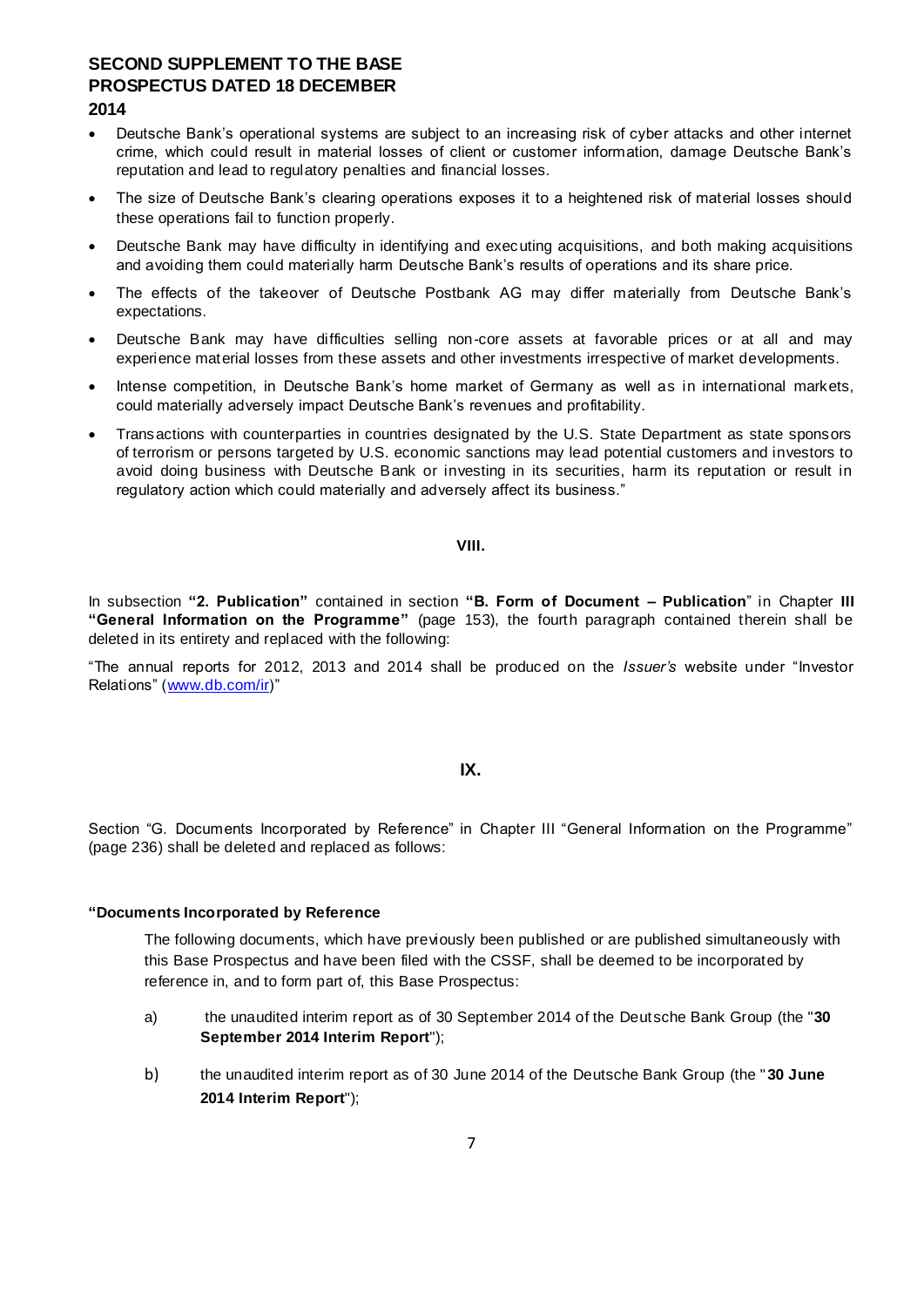- c) the Deutsche Bank Aktiengesellschaft EUR 80 billion Debt Issuance Programme Base Prospectus dated 26 June 2014, save that only pages 34 to 91 (inclusive) and page 904 shall be deemed to be incorporated by reference in, and form part of, this Base Prospectus (the "**EMTN Base Prospectus**");
- d) the first supplement to the EMTN Base Prospectus dated 1 August 2014, save that only pages 2-5 (inclusive) shall be deemed to be incorporated by reference in, and form part of this Base Prospectus (the "**First Supplement to the EMTN Base Prospectus**");
- e) the second supplement to the EMTN Base Prospectus dated 17 November 2014, save that only pages 2 to 17 (inclusive) shall be deemed to be incorporated by reference in, and form part of this Base Prospectus (the "**Second Supplement to the EMTN Base Prospectus**");
- f) the third supplement to the EMTN Base Prospectus dated 4 February 2015, save that only pages 2 to 13 (inclusive) shall be deemed to be incorporated by reference in, and form part of this Base Prospectus (the "**Third Supplement to the EMTN Base Prospectus**");
- g) the fourth supplement to the EMTN Base Prospectus dated 1 April 2015, save that only pages 2 to 31 (inclusive) shall be deemed to be incorporated by reference in, and form part of this Base Prospectus (the "**Fourth Supplement to the EMTN Base Prospectus**");
- h) the Financial Report of Deutsche Bank Aktiengesellschaft as of 31 December 2014 ("**2014 Financial Report**");
- i) the Financial Report of Deutsche Bank Aktiengesellschaft as of 31 December 2013 ("**2013 Financial Report**");
- j) the Financial Report of Deutsche Bank Aktiengesellschaft as of 31 December 2012 ("**2012 Financial Report**"); and
- k) the base prospectus dated 19 December 2013 relating to the *x*-markets Programme for the issuance of certificates, warrants and notes by Deutsche Bank AG, London Branch, as supplemented by the second supplement to the base prospectus dated 21 February 2014, the fifth supplement to the base prospectus dated 30 May 2014 and the sixth supplement to the base prospectus dated 8 August 2014 (as supplemented, the "**2013 Base Prospectus**").

Following the publication of this Base Prospectus a supplement may be prepared by the Issuer and approved by the CSSF in accordance with Article 13 of the Law. Statements contained in any such supplement (or contained in any document incorporated by reference therein) shall, to the extent applicable (whether expressly, by implication or otherwise), be deemed to modify or supersede statements contained in this Base Prospectus or in a document which is incorporated by reference in this Base Prospectus. Any statement so modified or superseded shall not, except as so modified or superseded, constitute a part of this Base Prospectus.

### **Cross Reference List**

The cross reference list below sets out the relevant page references for the information incorporated by reference into this Base Prospectus.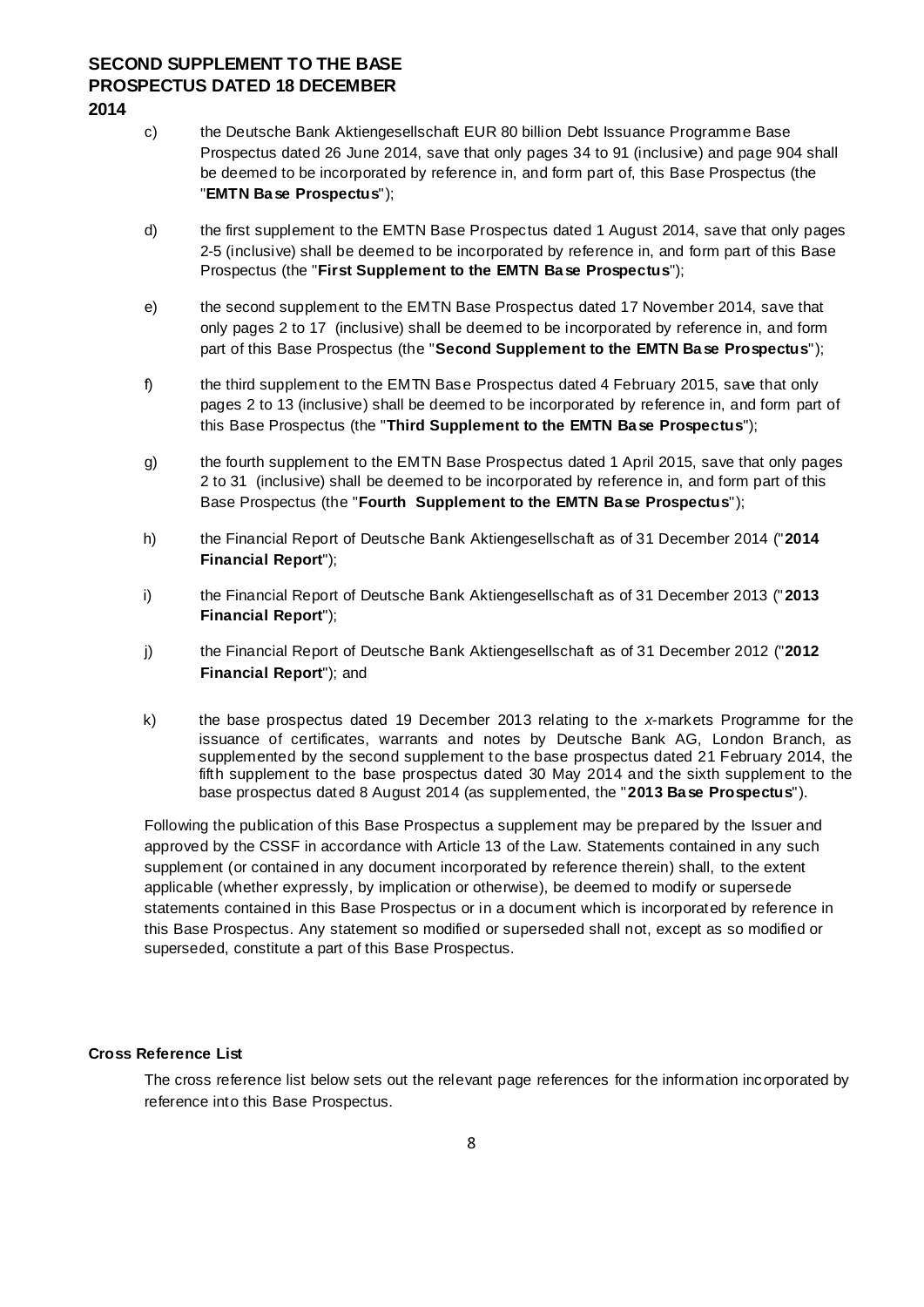a) The following information is set forth in the 30 September 2014 Interim Report:

| From the 30 September 2014 Interim Report                  | Page Reference |
|------------------------------------------------------------|----------------|
| Review Report                                              | 70             |
| Consolidated Statement of Income (unaudited)               | 71             |
| Consolidated Statement of Comprehensive Income (unaudited) | 72             |
| Consolidated Balance Sheet (unaudited)                     | 73             |
| Consolidated Statement of Changes in Equity (unaudited)    | 74-75          |
| Consolidated Statement of Cash Flows (unaudited)           | 76             |
| Notes to the Consolidated Financial Statements (unaudited) | 77-115         |
|                                                            |                |

b) The following information is set forth in the 30 June 2014 Interim Report:

|    | From the 30 June 2014 Interim Report                                | Page Reference   |
|----|---------------------------------------------------------------------|------------------|
|    | Consolidated Statement of Income (unaudited)                        | 69               |
|    | Consolidated Statement of Comprehensive Income (unaudited)          | 70               |
|    | Consolidated Balance Sheet (unaudited)                              | 71               |
|    | Consolidated Statement of Changes in Equity (unaudited)             | 72               |
|    | Consolidated Statement of Cash Flows (unaudited)                    | 74               |
|    | Notes to the Consolidated Financial Statements (unaudited)          | 75-112           |
| c) | The following information is set forth in the EMTN Base Prospectus: |                  |
|    | From the EMTN Base Prospect                                         | Page             |
|    |                                                                     | <b>Reference</b> |
|    | <b>Risk Factors</b>                                                 | 34-60            |
|    | Persons Responsible                                                 | 62               |
|    | <b>Statutory Auditors</b>                                           | 70               |
|    | Information about Deutsche Bank                                     | 70               |
|    | <b>Business Overview</b>                                            | $70 - 75$        |
|    | <b>Organisational Structure</b>                                     | 75-76            |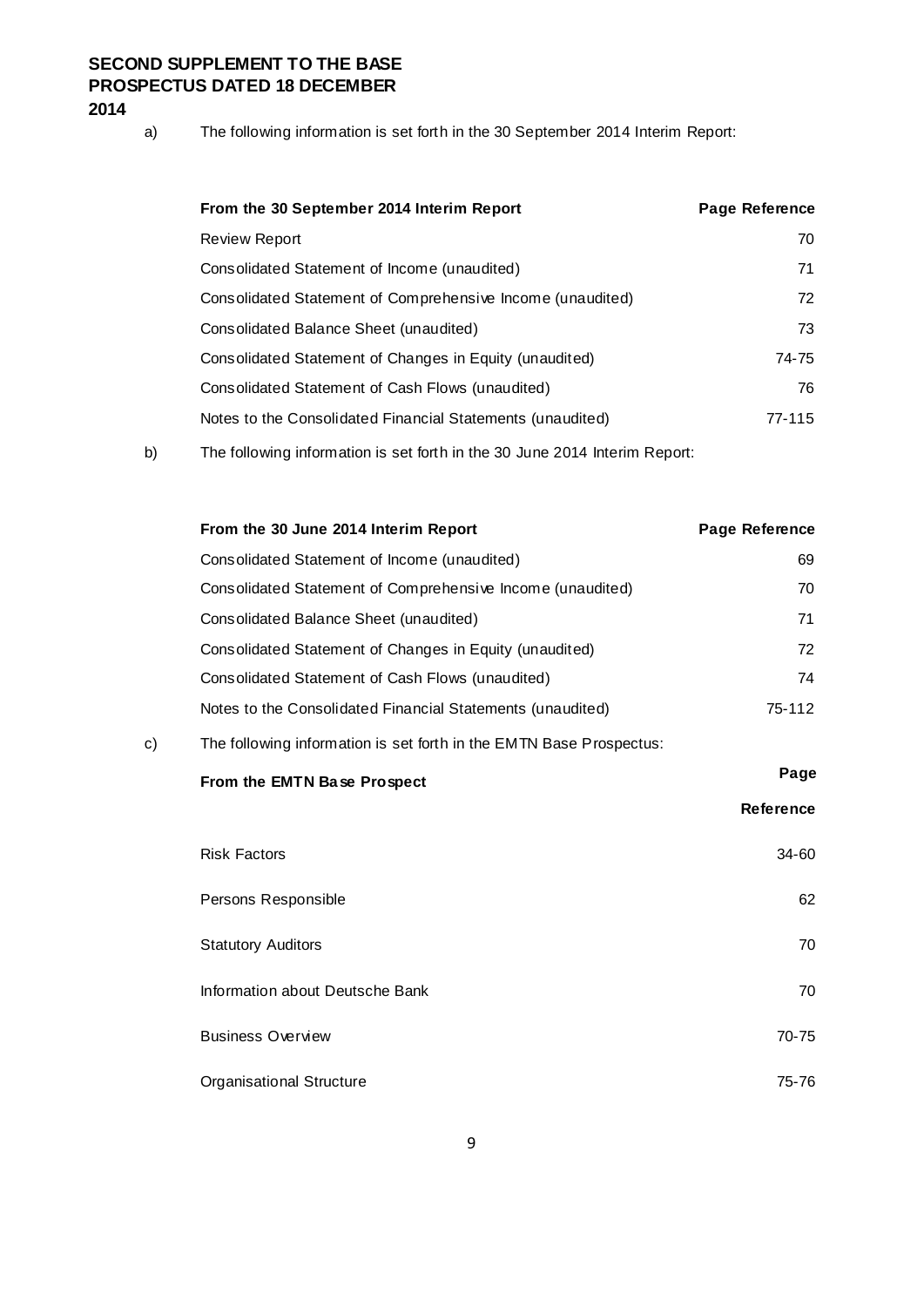|    | <b>Trend Information</b>                                                                     | 76-77            |
|----|----------------------------------------------------------------------------------------------|------------------|
|    | Administrative, Management and Supervisory Bodies                                            | $77 - 79$        |
|    | Major Shareholders                                                                           | 79-80            |
|    | Historical Financial Information / Financial Statements                                      | 80               |
|    | Auditing of Historical Annual Financial Information                                          | 80               |
|    | Interim Financial Information                                                                | 80               |
|    | Legal and Arbitration Proceedings                                                            | 80-91            |
|    | Significant Change in Deutsche Bank Group's Financial Position                               | 91               |
|    | <b>Material Contracts</b>                                                                    | 91               |
|    | Third Party Information and Statement by Experts and Declaration of<br>any Interest          | 91               |
|    | Documents on Display                                                                         | 904              |
| d) | The following information is set forth in the First Supplement to the EMTN Base Prospectus:  |                  |
|    | From the First Supplement to the EMTN Base Prospectus                                        | Page             |
|    |                                                                                              | <b>Reference</b> |
|    | Amendments to the EMTN Base Prospectus                                                       | $2 - 5$          |
| e) | The following information is set forth in the Second Supplement to the EMTN Base Prospectus. |                  |
|    | From the Second Supplement to the EMTN Base Prospectus                                       | Page             |
|    |                                                                                              | Reference        |
|    | Amendments to the EMTN Base Prospectus                                                       | $2 - 17$         |
| f) | The following information is set forth in the Third Supplement to the EMTN Base Prospectus:  |                  |
|    | From the Third Supplement to the EMTN Base Prospectus                                        | Page             |
|    |                                                                                              | Reference        |
|    | Amendments to the EMTN Base Prospectus                                                       | $2 - 13$         |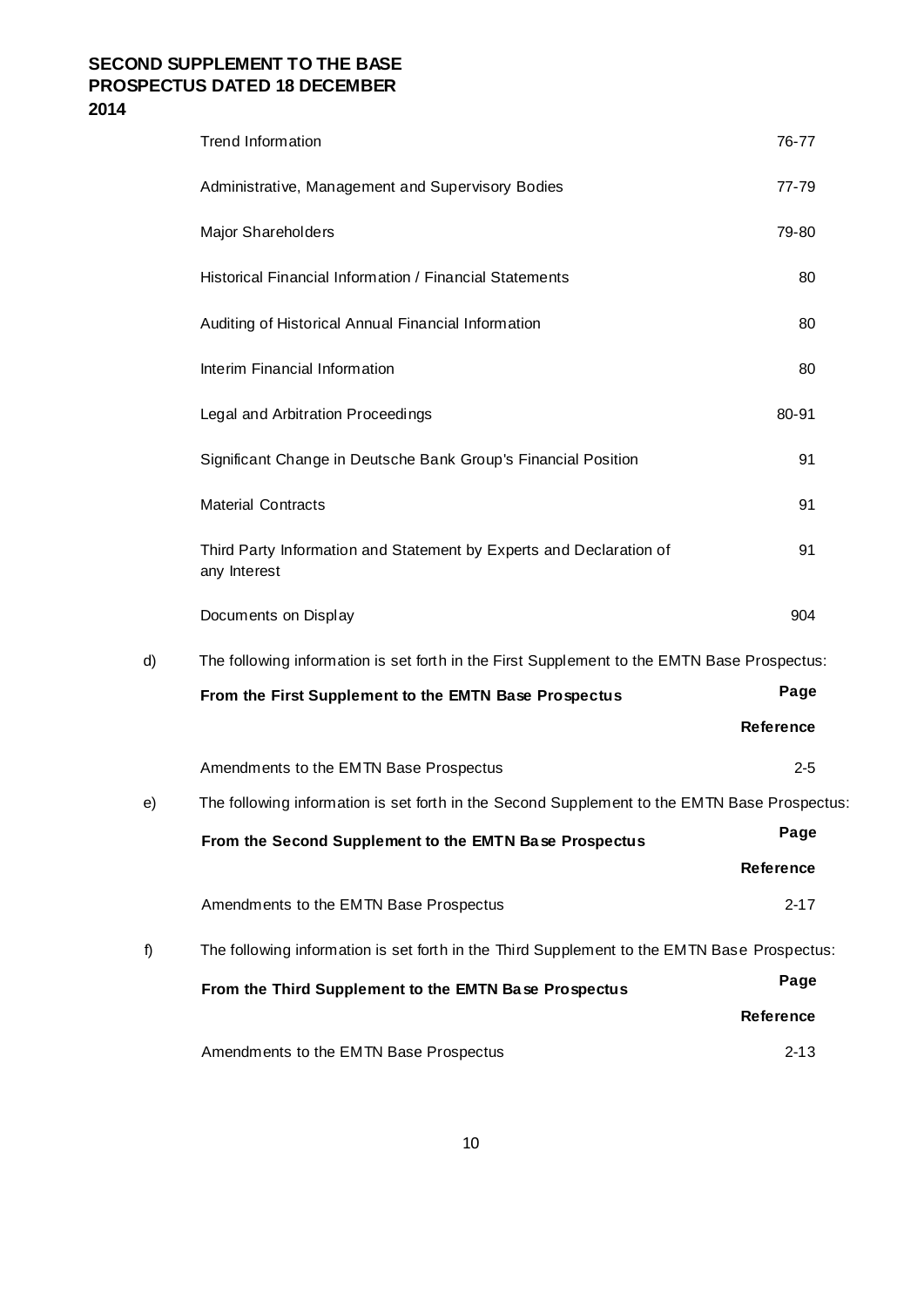g) The following information is set forth in the Fourth Supplement to the EMTN Base Prospectus:

| From the Fourth Supplement to the EMTN Base Prospectus | Page             |
|--------------------------------------------------------|------------------|
|                                                        | <b>Reference</b> |
| <b>Risk Factors</b>                                    | $12 - 14$        |
| <b>Business Overview</b>                               | 14-17            |
| Trend Information                                      | $17 - 20$        |
| Legal and Arbitration Proceedings                      | $20 - 31$        |

h) The following information is set forth in the Financial Report of the Issuer as of 31 December 2014:

| From the 2014 Financial Report                                               | Page             |
|------------------------------------------------------------------------------|------------------|
|                                                                              | <b>Reference</b> |
| Management Report                                                            | 5-311            |
| Consolidated Statement of Income                                             | 313              |
| Consolidated Statement of Comprehensive Income                               | 314              |
| <b>Consolidated Balance Sheet</b>                                            | 315              |
| Consolidated Statement of Changes in Equity                                  | 316-317          |
| <b>Consolidated Statement of Cash Flows</b>                                  | 318              |
| Notes to the Consolidated Financial Statements including Table of<br>Content | 319-478          |
| Independent Auditors' Report                                                 | 480-481          |

i) The following information is set forth in the Financial Report of the Issuer as of 31 December 2013: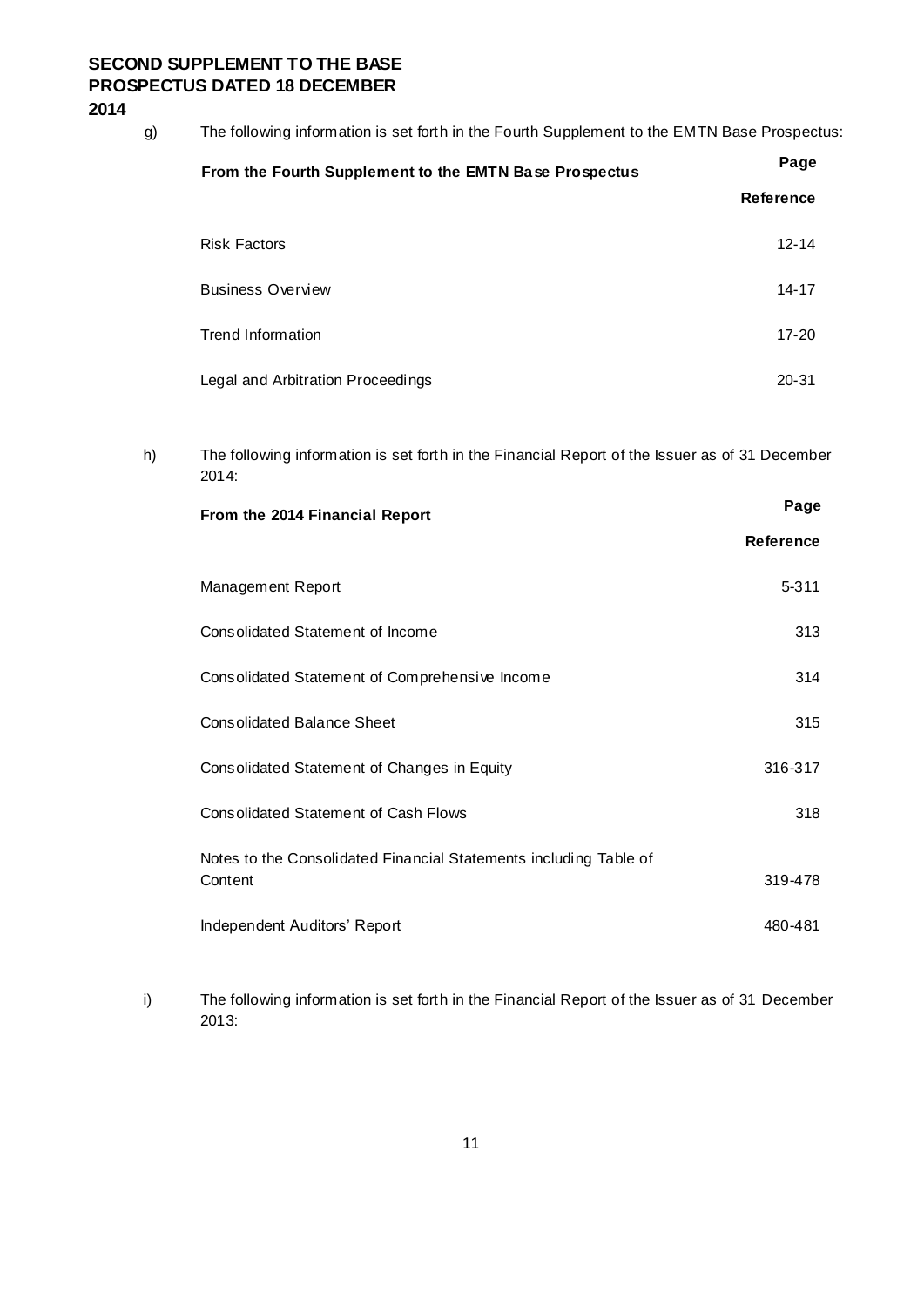|    | From the 2013 Financial Report                                                                          | Page           |
|----|---------------------------------------------------------------------------------------------------------|----------------|
|    |                                                                                                         | Reference      |
|    | Management Report                                                                                       | 5-277          |
|    | Consolidated Statement of Income                                                                        | 283            |
|    | Consolidated Statement of Comprehensive Income                                                          | 284            |
|    | <b>Consolidated Balance Sheet</b>                                                                       | 285            |
|    | Consolidated Statement of Changes in Equity                                                             | 286-287        |
|    | <b>Consolidated Statement of Cash Flows</b>                                                             | 287-288        |
|    | Notes to the Consolidated Financial Statements including Table of<br>Content                            | 289-447        |
|    | Independent Auditors' Report                                                                            | 448            |
| j) | The following information is set forth in the Financial Report of the Issuer as of 31 December<br>2012: |                |
|    | From the 2012 Financial Report                                                                          | Page Reference |
|    | Management Report                                                                                       | $3 - 7$        |
|    | Consolidated Statement of Income                                                                        | 243            |
|    | Consolidated Statement of Comprehensive Income                                                          | 244            |
|    | <b>Consolidated Balance Sheet</b>                                                                       | 245            |
|    | Consolidated Statement of Changes in Equity                                                             | 246-247        |
|    | <b>Consolidated Statement of Cash Flows</b>                                                             | 248            |
|    | Notes to the Consolidated Financial Statements including Table of<br>Content                            | 249-412        |
|    | Independent Auditors' Report                                                                            | 413            |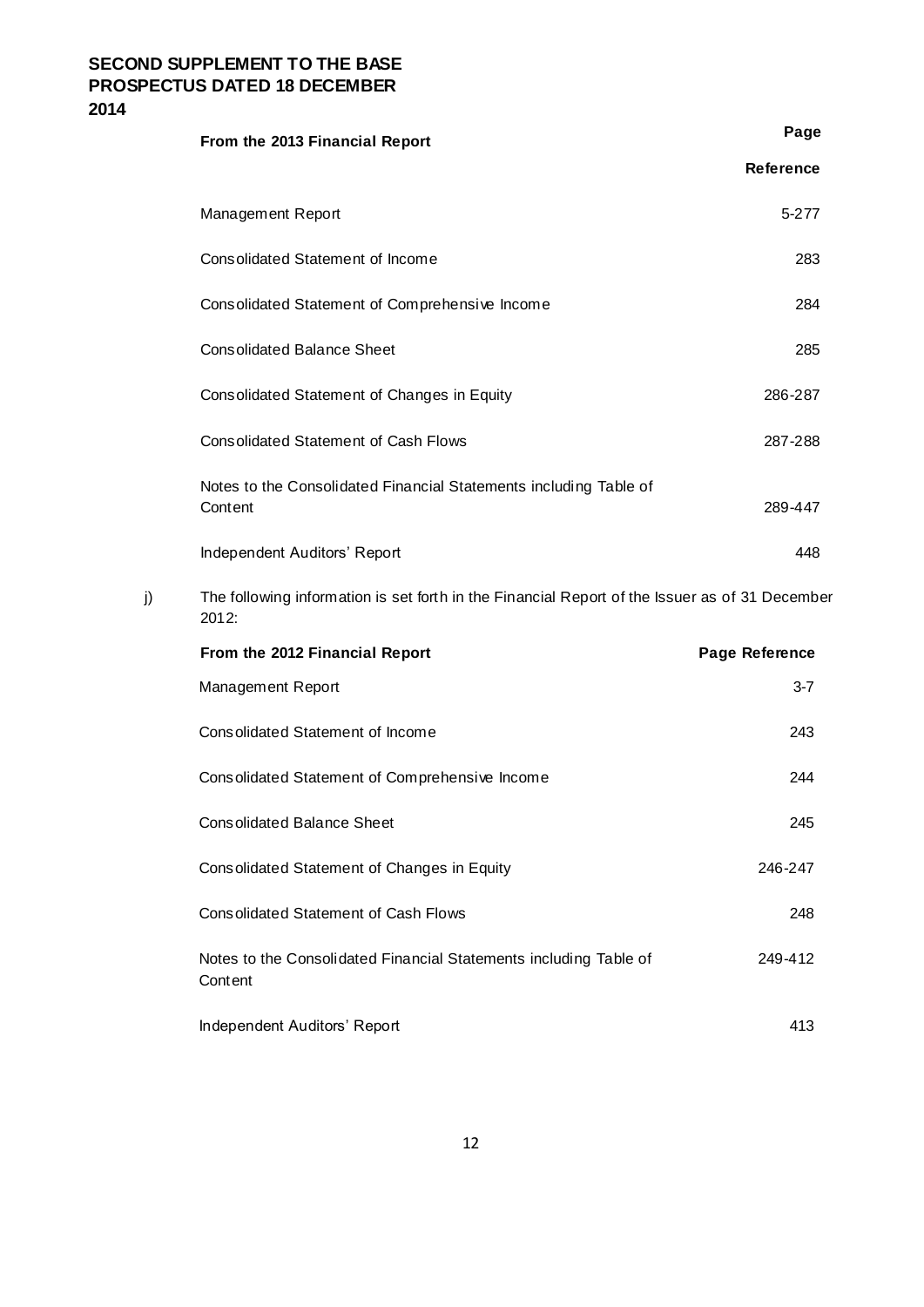k) The following information is set forth in the 2013 Base Prospectus:

| Section of 2013 Base Prospectus                                                                                                    | Page             |
|------------------------------------------------------------------------------------------------------------------------------------|------------------|
|                                                                                                                                    | <b>Reference</b> |
| IV. General Conditions                                                                                                             | 232-328          |
| V. Product Terms                                                                                                                   | 329-480          |
| VI. Form of Final Terms* (the "2013 Form of Final Terms")                                                                          | 481-534          |
| Second supplement to the 2013 Base Prospectus dated 21 February<br>2014                                                            | 2                |
|                                                                                                                                    |                  |
| Fifth supplement to the 2013 Base Prospectus dated 30 May 2014                                                                     | 4-5              |
| Sixth supplement to the 2013 Base Prospectus dated 8 August 2014                                                                   | 15-16            |
| *Save as provided in paragraph 10 (Fungible issuances) of section III.H entitled<br>"General Information" of this Base Prospectus. |                  |

The information incorporated by reference which is not included in the cross reference list, is considered as additional information and is not required by the relevant schedules of the Regulation 809/2004 of the European Commission, as amended. Any documents incorporated by reference in the EMTN Base Prospectus shall not thereby be deemed incorporated by reference in this Base Prospectus and are either deemed not relevant for an investor or are otherwise covered elsewhere in this Base Prospectus.

The documents specified above and incorporated by reference shall be available in physical form at the registered office of the Issuer and, in case of admission to trading of the Securities on the Luxembourg Stock Exchange, in Luxembourg in physical form at the office of Deutsche Bank Luxembourg S.A. at 2, boulevard Konrad Adenauer, L–1115 Luxembourg or at the Issuer's listing agent in Luxembourg, Banque de Luxembourg S.A., at 14, boulevard Royal L-2449, Luxembourg, and at the Issuer's Zurich Branch, Uraniastrasse 9, PF 3604, CH-8021 Zurich, Switzerland (where it can also be ordered by telephone +41 44 227 3781 or fax +41 44 227 3084).

The documents incorporated by reference shall also be available for viewing on the website of the Luxembourg Stock Exchange: www.bourse.lu."

**X.**

In Chapter "**III. General Information on the Programme**", **"H. General Information"** paragraph "**2. Material Adverse Change in the Prospects of Deutsche Bank and Significant Change in Deutsche Bank's Financial or Trading Position**" on page 240 shall be deleted in its entirety and replaced with the following:

"There has been no material adverse change in the prospects of Deutsche Bank since 31 December 2014. There has been no significant change in the financial position of Deutsche Bank Group since 31 Dec ember 2014."

### **XI.**

In Chapter "**III. General Information on the Programme**", **"H. General Information"** paragraph "**7. Ratings of the Issuer**" on page 241 the section beginning "At the date of this Base Prospectus..." shall be deleted and replaced as follows: